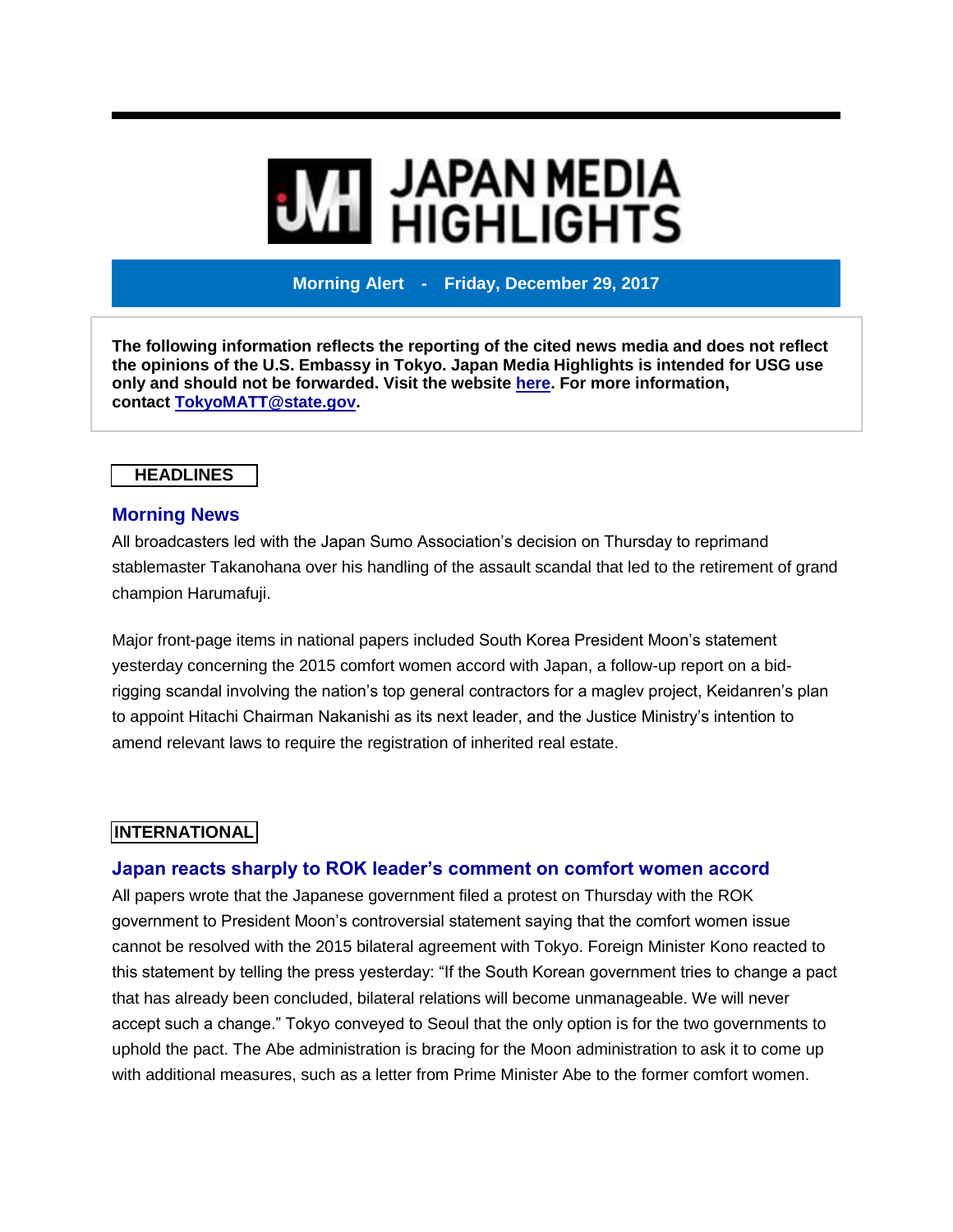With the escalated tension over North Korea in mind, Tokyo is hoping that President Moon will choose to honor the pact so as to maintain close trilateral cooperation with the United States. However, the premier may decide not to attend the PyeongChang Winter Olympics in February or recall Japan's ambassador to South Korea if Seoul moves to dismiss the landmark agreement. Nikkei claimed that Abe is already inclined to skip the PyeongChang Olympics, quoting a GOJ source as saying: "It has become difficult for the premier to travel to South Korea. Nothing good would come out of such a trip at this juncture." The daily said the South Korean leader is in a "catch-22 situation" between Japan and the international community and his left-leaning supporters at home.

Asahi wrote that although the ROK leader stopped short of disclosing whether or not South Korea will continue to uphold the pact, the South Korean media called his statement a "de-facto declaration of abrogation." The paper speculated that as Moon has instructed relevant authorities to look into "follow-up measures" to address the suffering of the elderly victims, the president may announce what he plans to do with the pact around Jan. 10.

## **Three out of ten Americans support military action against DPRK**

Mainichi published the results of a public opinion poll on the North Korean situation conducted jointly by the University of Maryland and a Japanese NPO in the U.S. and Japan, saying that some 33% of American respondents voiced support for military action against the defiant Kim regime. The corresponding figure for the Japanese public was 21%. About 35% of Americans thought that the Six-Party Talks and other multilateral diplomatic efforts would be the most effective way to resolve the standoff, followed by China exerting greater leverage at 22%.

#### **Senior ruling party officials meet with Chinese leader**

All papers reported from Beijing that LDP Secretary General Nikai and his Komeito counterpart Inoue paid a courtesy call on Chinese President Xi on Thursday and asked him to expedite improvement in Sino-Japanese relations by realizing reciprocal visits by the two nations' leaders. The Chinese president voiced hope for further rapprochement through various exchanges between the Chinese Communist Party and Japan's two ruling parties.

#### **Russia warns against Japan's planned deployment of new missile defense platform**

Sankei wrote that a Russian Foreign Ministry spokesperson told a local media outlet on Thursday that Tokyo's plan to procure Aegis Ashore batteries will have adverse effects on bilateral relations by undermining mutual efforts to conclude a peace treaty and build confidence in the security arena.

#### **Foreign Minister Kono meets with Turkish leader**

Several papers reported that Foreign Minister Kono and Turkish President Erdogan held talks in Ankara on Thursday and exchanged views on Middle East peace. With Turkey's strong opposition to the recent U.S. decision to recognize Jerusalem as Israeli capital in mind, the Japanese diplomat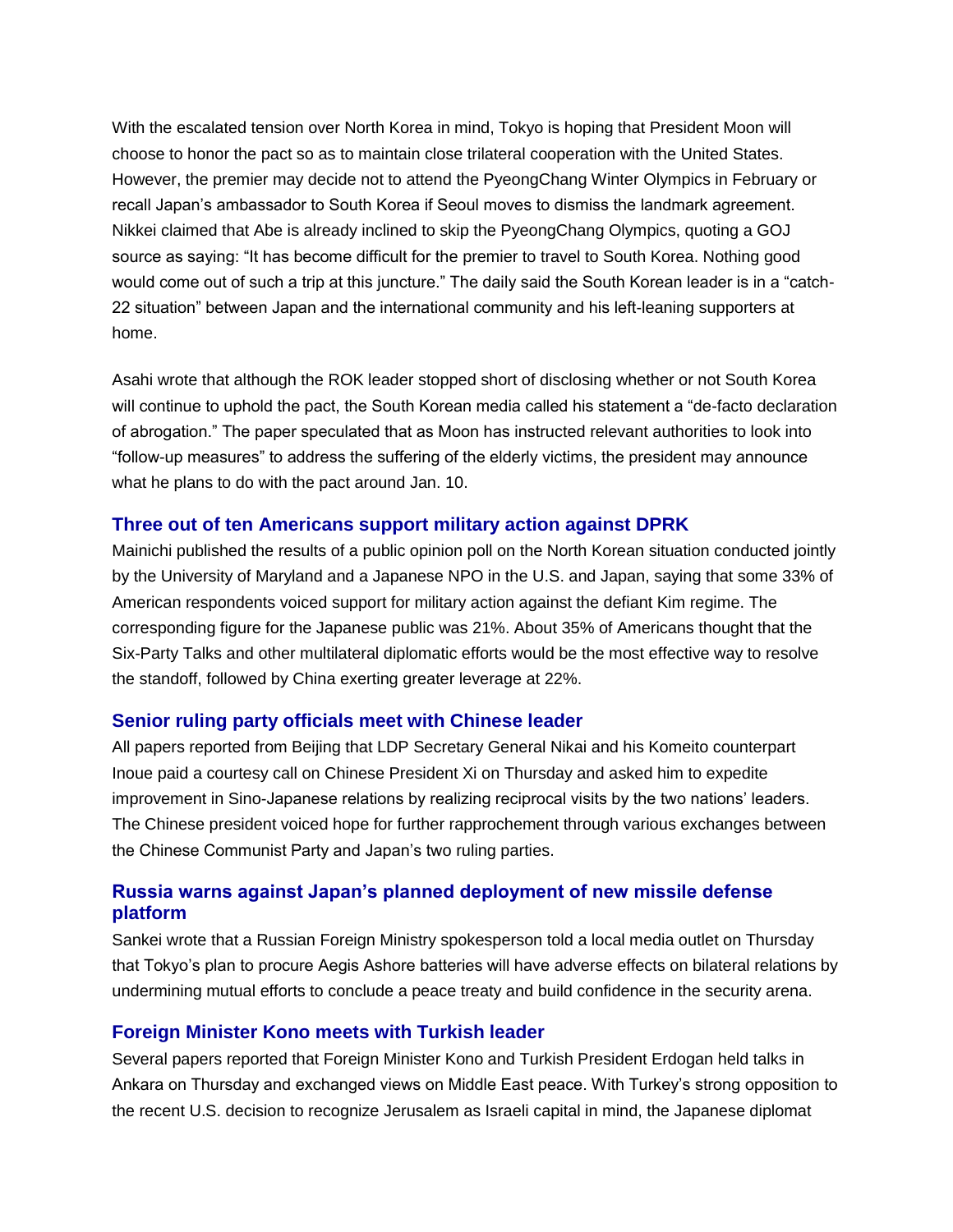explained to the Turkish leader Tokyo's position of promoting dialogue between the Israelis and the Palestinians. Kono and Erdogan agreed to launch a bilateral security consultative committee to discuss the situation in East Asia and the Middle East. The first session by bureau directors-general will probably be held in late January.

In a related story, Asahi wrote that Kono plans to visit Pakistan, Sri Lanka, and Maldives from Jan. 3 in order to discuss Japan's policy of creating a "free and open Indo-Pacific" region, in view of China's growing influence in the region.

#### **SECURITY**

# **Incumbent mayor to face off with candidate backed by ruling coalition in Nago race**

Yomiuri wrote that the Okinawa chapter of the Komeito party decided on Thursday to endorse the candidacy of former Nago municipal assembly member Toguchi in the mayoral race scheduled for Feb. 4, noting that since the ruling LDP also supports his candidacy, the election will revolve around him and incumbent Mayor Inamine. Although the LDP considers Komeito's support critical to unseating Inamine, who is a staunch opponent of the FRF construction initiative, Komeito is being careful not to openly push for the realignment plan to avoid alienating voters. In endorsing Toguchi's candidacy, Komeito officials said: "The administrative authority of the Nago mayor does not affect the relocation initiative…. The upcoming election should not focus solely on U.S. bases."

Mainichi ran a similar report, explaining that the results of the mayoral election will have a considerable impact on the Futenma relocation initiative and the gubernatorial race planned for next autumn, in which Governor Onaga, another staunch opponent, is expected to seek reelection. The paper added that the central government is set to cut back its subsidies for Okinawa economic revitalization, apparently in order to show Okinawa voters that their economic outlook will be affected if they support the defiant governor.

## **Japan pays \$18 million per year in rent for vacant U.S. military housing units**

Tokyo Shimbun wrote that the Japanese government allocates about \$18 million annually to rent land for the U.S. military's Negishi housing area in Yokohama, noting that since almost all of the housing units have been vacant since 2015, critics are calling the expenditure a waste of taxpayer money. The article said that although the return of the housing complex was agreed upon in 2004 in exchange for the construction of new housing units in the city's Ikego district, the reversion has been stalled on account of strong local opposition to constructing new facilities at the Ikego housing area. At present, no Americans are living at the Negishi housing area. The land has been leased by the Japanese government in accordance with SOFA provisions.

#### **ECONOMY**